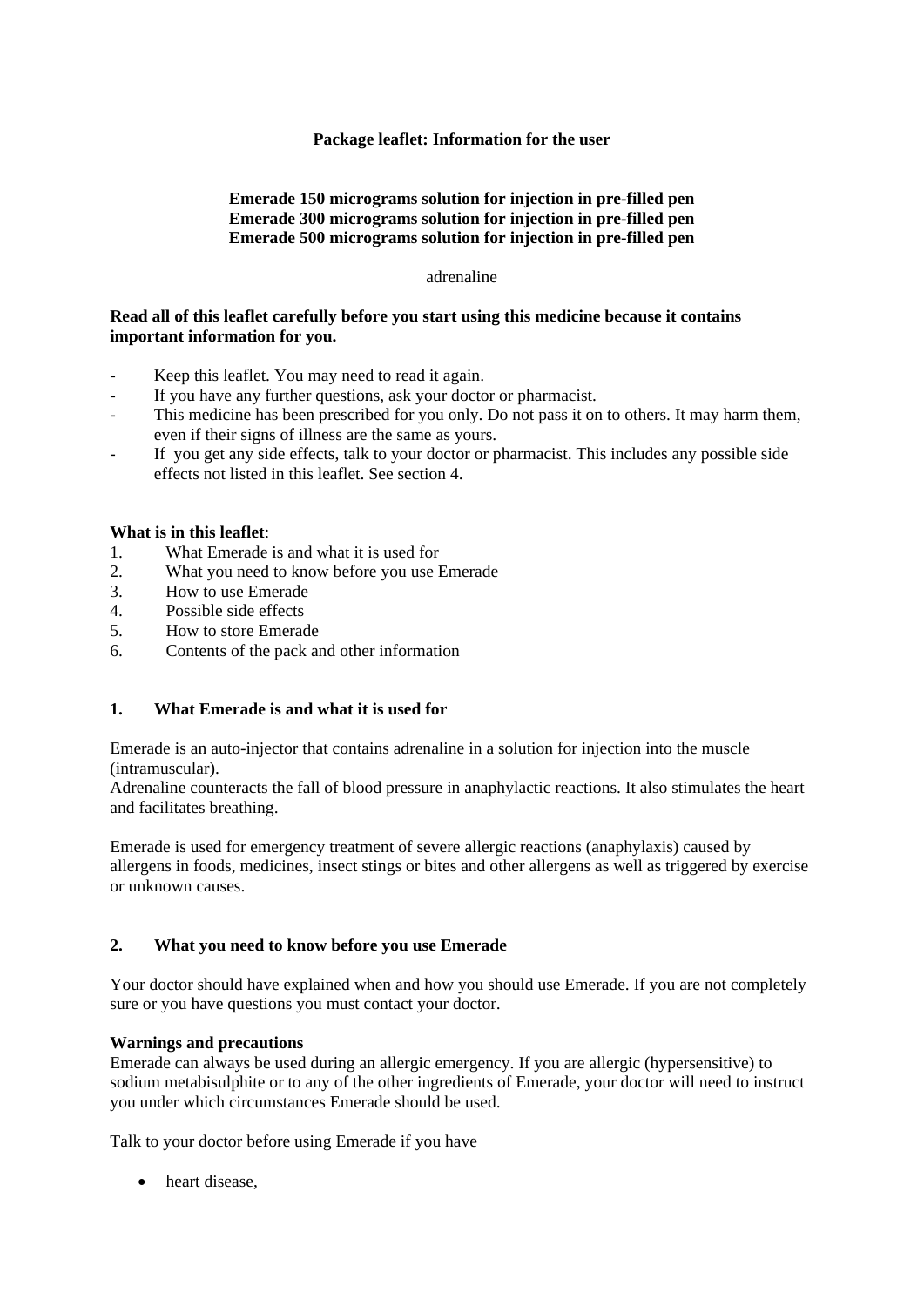- high blood pressure,
- an overactive thyroid,
- diabetes,
- a tumour on the adrenal gland,
- increased pressure in the eye,
- reduced kidney function,
- prostate disease,
- low potassium levels or high calcium levels in your blood.

If you have asthma you may be at increased risk of a severe allergic reaction.

Anyone who has an episode of anaphylaxis should see their doctor about testing for substances they may be allergic to, so these can be strictly avoided in future. It is important to be aware that an allergy to one substance can lead to allergies to a number of related substances.

If you have food allergies it is important to check the ingredients in everything you ingest (including medicines) as even small amounts can cause severe reactions.

There is also a greater risk of getting side effects if you are elderly or pregnant.

The instructions for use must be carefully followed in order to avoid accidental injection. Emerade should be injected intramuscularly into the outer thigh. It should not be injected into the buttock due to the risk of accidental injection into a vein.

# *Warnings*

Accidental injection into the hands or feet may result in reduced blood supply to these areas. If there is an accidental injection into these areas, you should go immediately to the nearest hospital emergency department for treatment.

If you have a thick sub-cutaneous fat layer, there is a risk that a single dose of Emerade may not be sufficient. This may increase the need for a second Emerade injection. Carefully follow the instructions for use given in section 3.

# **Children**

Emerade should not be used in children under 15 kg.

A dosage below 150 micrograms cannot be administered with sufficient accuracy in children weighing less than 15 kg and use is therefore not recommended unless during a life-threatening situation and under medical advice.

# **Other medicines and Emerade**

Tell your doctor or pharmacist if you are using, have recently used or might use any other medicines.

This is especially important if you take any of the following:

- Antidepressants such as tricyclic antidepressants or monoamine oxidase inhibitors (MAO inhibitors), since the effects of adrenaline may be increased.
- Medicines for treatment of Parkinson's disease such as catechol-O-methyl transferase inhibitors (COMT inhibitors), since the effect of adrenaline may be increased.
- Medicines that may make the heart sensitive to uneven beats (arrhythmias), such as digitalis and quinidine.
- Medicines for heart disease or medicines to treat disorders of the nervous system called alpha and beta blocking medicines as they can reduce the effect of adrenaline.

Diabetic patients should carefully monitor their glucose levels after use of Emerade as adrenaline can increase the blood glucose level.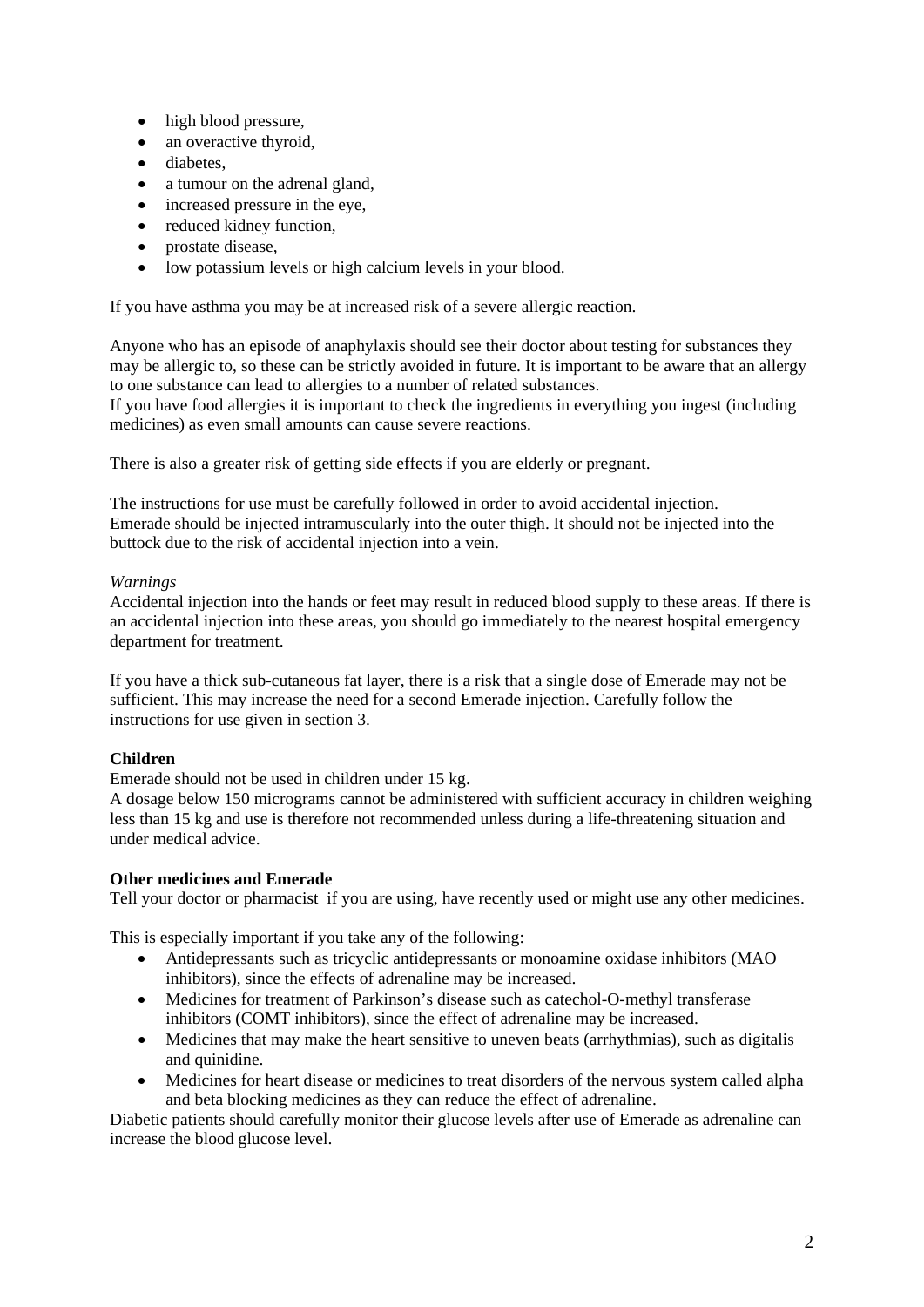# **Pregnancy and breast-feeding**

If you are pregnant or breast-feeding, think you may be pregnant or are planning to have a baby, ask your doctor for advice before taking this medicine.

The experience of using adrenaline during pregnancy is limited. If you are pregnant you should however not avoid using Emerade in an emergency situation because your life can be in danger.

You can breast feed after you have used Emerade.

#### **Driving and using machines**

The ability to drive and use machines is unlikely to be affected by the administration of an adrenaline injection, but may be affected by a severe allergic reaction. If affected, do not drive.

#### **Emerade contains sodium metabisulphite**

Sodium metabisulphite may rarely cause severe hypersensitivity reactions and breathing difficulty (bronchospasm). If you are allergic (hypersensitive) to sodium metabisulphite your doctor must instruct you under which circumstances Emerade should be used.

#### **Emerade contains sodium**

This medicine contains less than 1 mmol sodium (23 mg) per dose, that is to say essentially 'sodium free'.

## **3. How to use Emerade**

Always ensure that you have been trained in the use of Emerade and use Emerade exactly as your doctor has told you. Check with your doctor or pharmacist if you are not sure.

Check the expiry date on your adrenaline auto-injectors and ask your doctor or nurse to prescribe you new ones before they expire. Out-of-date injectors may not work.

Use Emerade immediately if signs or symptoms of an acute allergic reaction (anaphylaxis) begin. Reactions can arise in a few minutes after the contact with the allergen and the symptoms can be, for example, rash, flush or swelling. More severe reactions also affect blood circulation and breathing.

Before you need to use Emerade, make sure you understand in what situations you should use Emerade. It is important that you always carry two adrenaline pens with you at all times if you are at risk of anaphylaxis. You should store Emerade in the original outer carton, however while carrying by patient/carer it is acceptable to store in the specially designed case provided. You must always keep the pen in this case to ensure protection of the pen and its label showing how to use the pen in an emergency situation. Always keep this information leaflet in the case.

#### **Dosage**

The dose will be decided by your doctor, who will adjust it individually for you for example depending on your bodyweight.

# *Adults*

*Adults below 60 kg* The usual dose is 300 micrograms.

*Adults over 60 kg* The usual dose is 300 to 500 micrograms.

*Children and adolescents* Emerade 500 micrograms is not recommended for use in children.

*Children between 15 kg and 30 kg*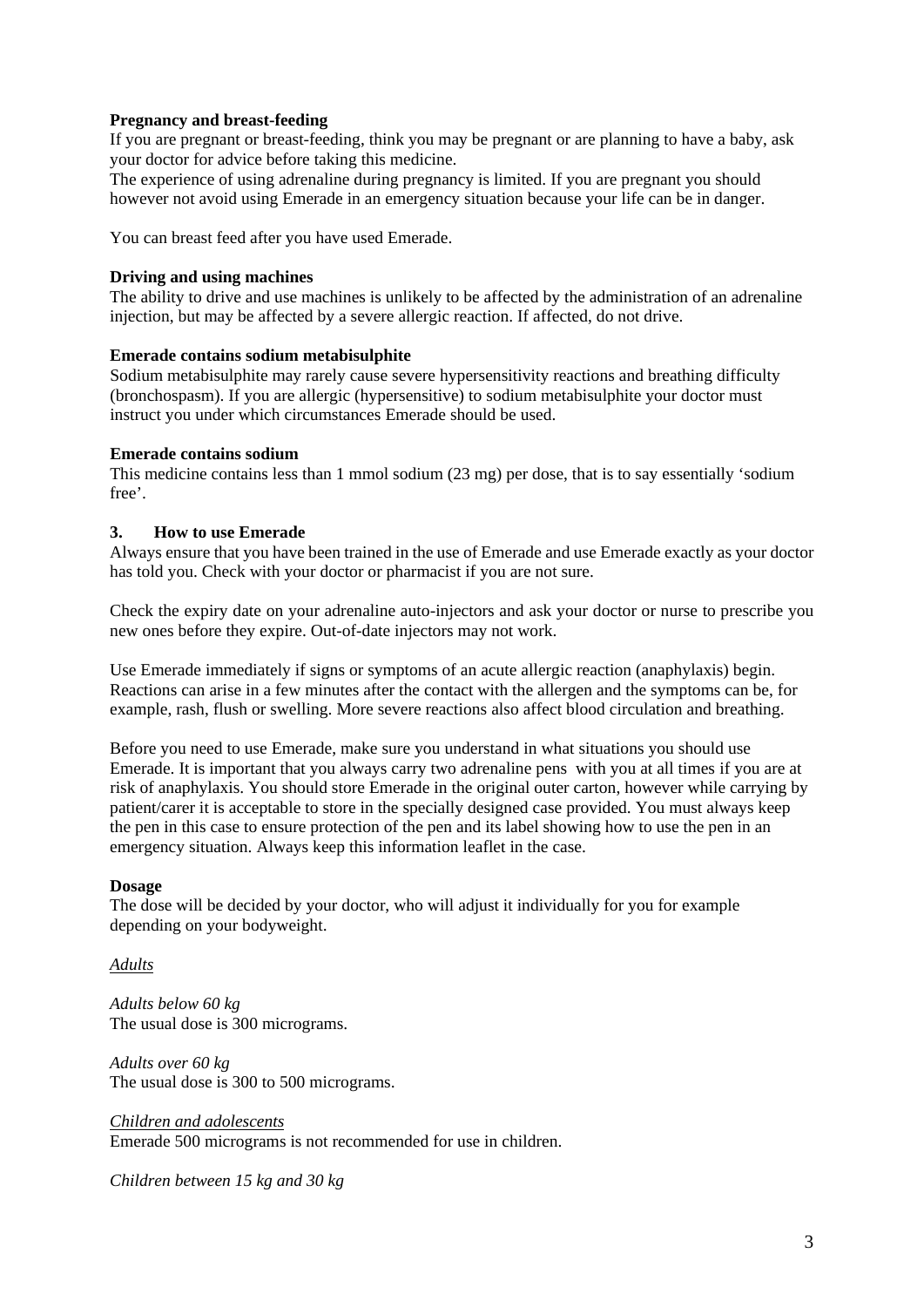The usual dose is 150 micrograms.

*Children over 30 kg* The usual dose is 300 micrograms.

*Adolescents over 30 kg* The dosage recommendations for adult patients should be followed.

# **How Emerade is given**

The instructions for use must be carefully followed in order to avoid accidental injection. It is recommended that your family members, carers or teachers are also instructed in the correct use of Emerade.

Emerade should only be used for injection in the outer thigh at the first signs of a severe allergic reaction. The injection occurs when Emerade is pressed into the thigh. It can be administered through clothing. It should not be injected into the buttock (your bottom).

If your Emerade pen fails to activate, immediately you should use an increased force when pressing the pen against the intended injection site.

If your injection is not succesfull you should use a second pen immediately.



1. Remove the cap.





2. Place Emerade against the outer side of the thigh at a 90° angle and press firmly so that the needle cover is depressed. You will hear a click when the device has activated and the needle has penetrated the thigh.

Hold Emerade fully pressed against the thigh for 5 seconds. Lightly massage the injection site afterwards.

3. **Seek immediate medical help.**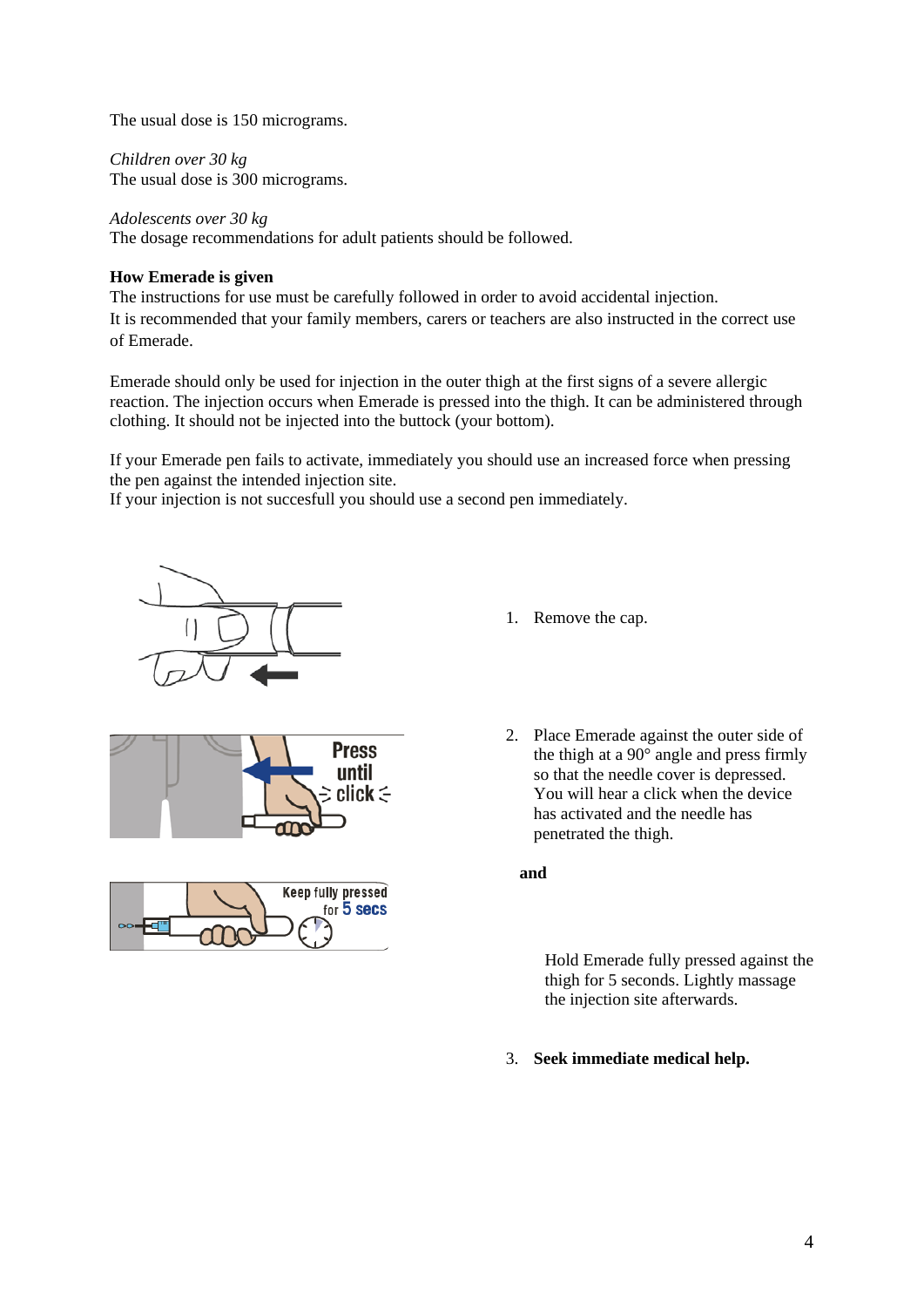The needle in Emerade is protected before, during and after the injection.

When the injection is completed, the needle cover of the Emerade pen is visibly longer and the plunger is visible in the inspection window by lifting the label.

# **Key messages:**

- Sometimes a single dose of adrenaline may not be sufficient to completely reverse the effects of a serious allergic reaction. For this reason, your doctor is likely to prescribe two Emerade pens for you.
- If your symptoms **have not improved or have deteriorated within 5-15 minutes after the first injection, either you or the person with you should give a second injection**. For this reason you should carry two Emerade pens with you at all times.
- Emerade is designed as emergency treatment. **You should always get medical help immediately after using Emerade.** Ask someone to stay with you until the ambulance arrives in case you feel unwell again.
- **Call 999, ask for an ambulance and state 'anaphylaxis'** (pronounced "anna-fill-axis"), **even if you start to feel better**. You will need to go to hospital for observation and further treatment as required. This is because the reaction may happen again at some time later. Take the used pen with you.
- While waiting for the ambulance **you should lie down with your feet raised unless this makes you breathless** in which case you should sit up.
- Unconscious patients should be placed on their side in the recovery position.

After using of Emerade pen following the instructions, you can verify that your pen is activated. Pictures below (Fig.1-Fig.2) apply to all doses of Emerade (150 micrograms, 300 micrograms and 500 micrograms).

The unused Emerade pen (before activation) has needle cover in its normal position (Fig. 1).



# Fig.1

Emerade pen that has been activated, will have an extended needle cover (Fig. 2).



Fig.2

If the needle cover has not extended, the pen has not activated.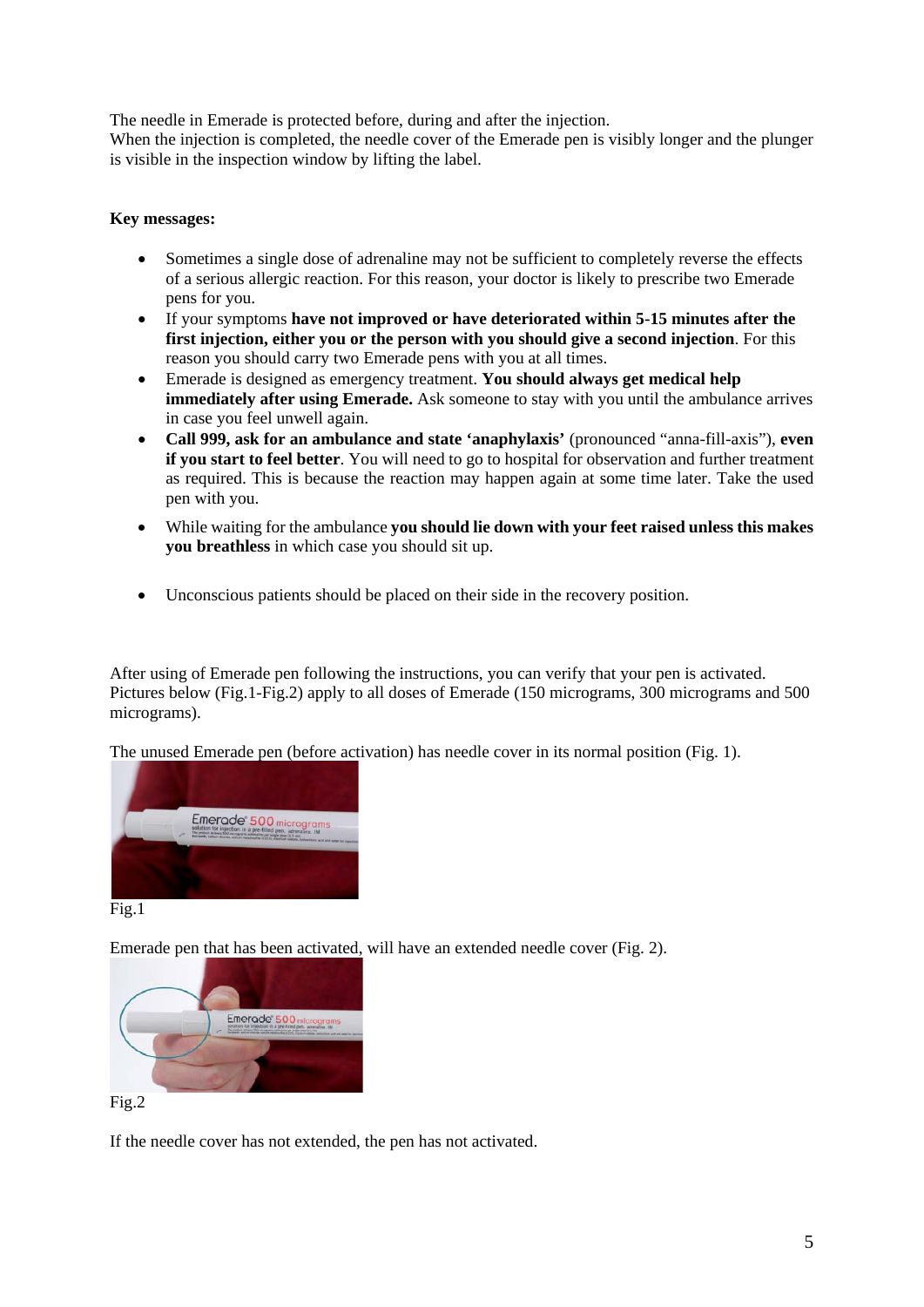An Emerade pen that has activated, and has successfully delivered a dose of adrenaline, will show a coloured plunger in the inspection window (revealed by peeling back the label on the pen):

150 micrograms: yellow 300 micrograms: green 500 micrograms: blue.

If the inspection window still shows clear liquid (adrenaline solution), the pen has not successfully delivered a dose of adrenaline. **The arrow on the pen label indicates where the label can be lifted up in order to reveal the inspection window.**

# **Do not remove the cap unless injection is required.**

Some liquid remains in the auto-injector after the injection. The auto-injector cannot be re-used.

Auto-injectors without needles (trainer pens) are available for training purposes. Please ask your doctor for more details.

# **If you use more Emerade than you should**

If you have taken a too large dose, or if you have accidentally injected Emerade into a blood vessel or into a hand, you must **immediately** seek medical help.

Your blood pressure may rise sharply. Overdose may cause a sudden increase in blood pressure, irregular heartbeat and accumulation of fluid in the lungs which can make it difficult to breathe.

If you have any further questions on the use of this product, ask your doctor or pharmacist.

## **4. Possible side effects**

Like all medicines, this medicine can cause side effects, although not everybody gets them.

The following side effects are based upon experience with the use of adrenaline but the frequency of side effects cannot be estimated:

- heart problems such as irregular and rapid heartbeat, chest pain,
- high blood pressure, narrowing of the blood vessels,
- sweating,
- nausea, vomiting,
- difficulty breathing,
- headache, dizziness,
- weakness, shaking,
- anxiety, hallucinations,
- fainting,
- changes in your blood values such as increased blood sugar, decreased potassium and increased acid.

## **Reporting of side effects**

If you get any side effects, talk to your doctor or pharmacist. This includes any possible side effects not listed in this leaflet. You can also report side effects directly via:

## **United Kingdom**

Yellow Card Scheme Website: www.mhra.gov.uk/yellowcard or search for MHRA Yellow Card in the Google Play or Apple App Store.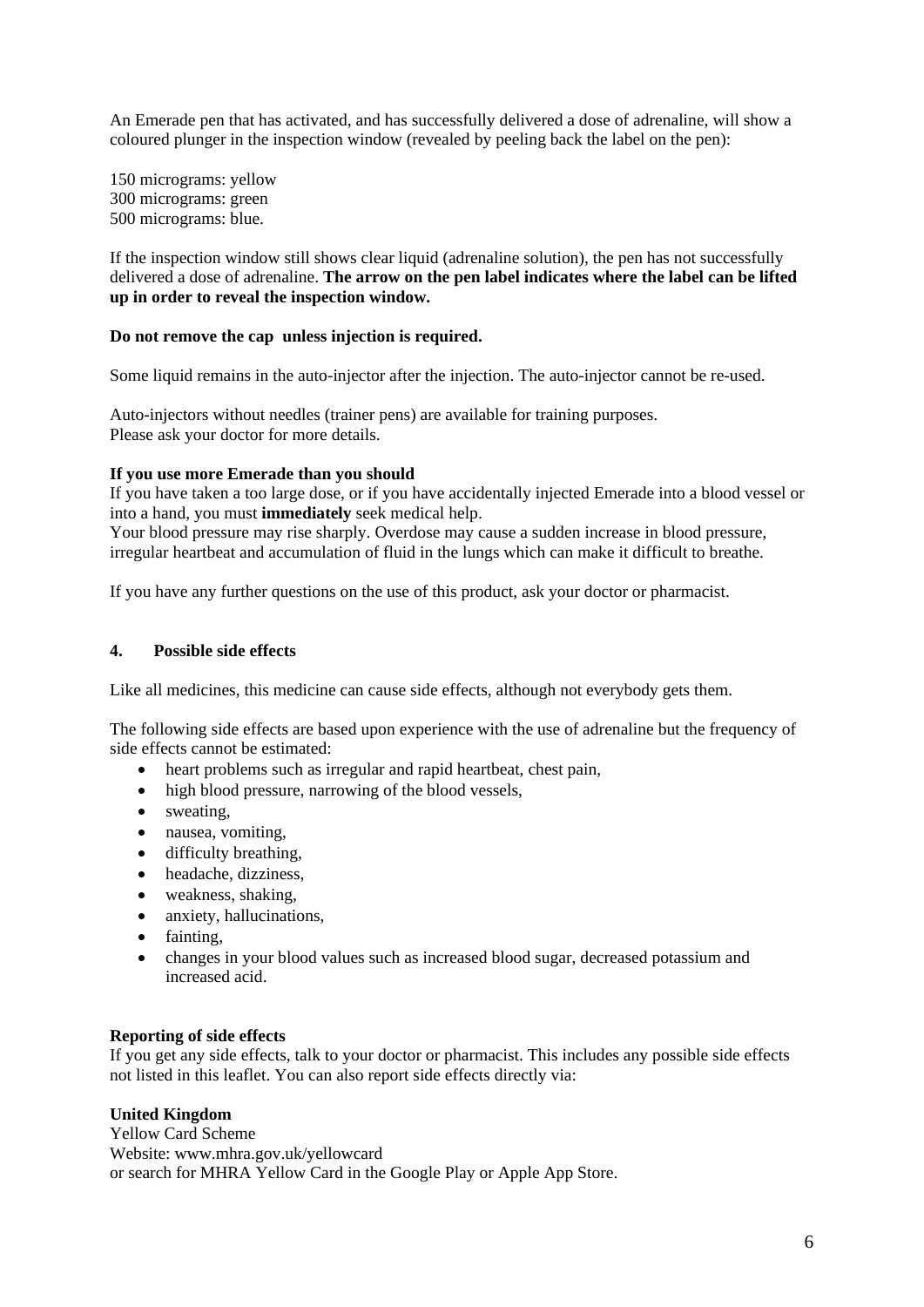**Ireland** HPRA Pharmacovigilance Website: [www.hpra.ie](http://www.hpra.ie/)

By reporting side effects you can help provide more information on the safety of this medicine.

# **5. How to store Emerade**

Keep this medicine out of the sight and reach of children.

Store in the original outer carton, however while carrying by patient/carer it is acceptable to store in the specially designed plastic protective case provided. The pen must always be kept in this case to ensure it is protected.

Store below 25°C. Do not freeze.

Do not use this medicine after the expiry date which is stated on the label and on the outer carton. The expiry date refers to the last day of that month. Discard and replace Emerade after the expiry date. Check the solution periodically through the inspection window of the unit by lifting the label to make sure the solution is clear and colourless. Discard and replace Emerade if the solution is discoloured or contains precipitate.

Inspect the auto-injector if dropped. Replace if you notice damage or leakage.

Do not throw away any medicines via wastewater or household waste. Ask your pharmacist how to throw away medicines you no longer use. These measures will help to protect the environment.

# **6. Contents of the pack and other information**

## **What Emerade contains**

The active substance is adrenaline as tartrate. Emerade 150 micrograms delivers 150 micrograms of adrenaline in 0.15 ml of solution. Emerade 300 micrograms delivers 300 micrograms of adrenaline in 0.3 ml of solution. Emerade 500 micrograms delivers 500 micrograms of adrenaline in 0.5 ml of solution.

The other ingredients are: sodium chloride, sodium metabisulphite (E223), disodium edetate, hydrochloric acid and water for injection.

## **What Emerade looks like and contents of the pack**

Emerade is an auto-injector that delivers one single dose of adrenaline. Emerade is a clear and colourless solution for injection inside a glass syringe. Emerade is latex free. The device is a white cylinder in which a needle shield covers the needle and the triggering mechanism.

Exposed needle length Emerade 150 micrograms: 16 mm Emerade 300 micrograms and Emerade 500 micrograms: 23 mm

Pack sizes: 1 or 2 pre-filled pens.

All pack sizes may not be marketed.